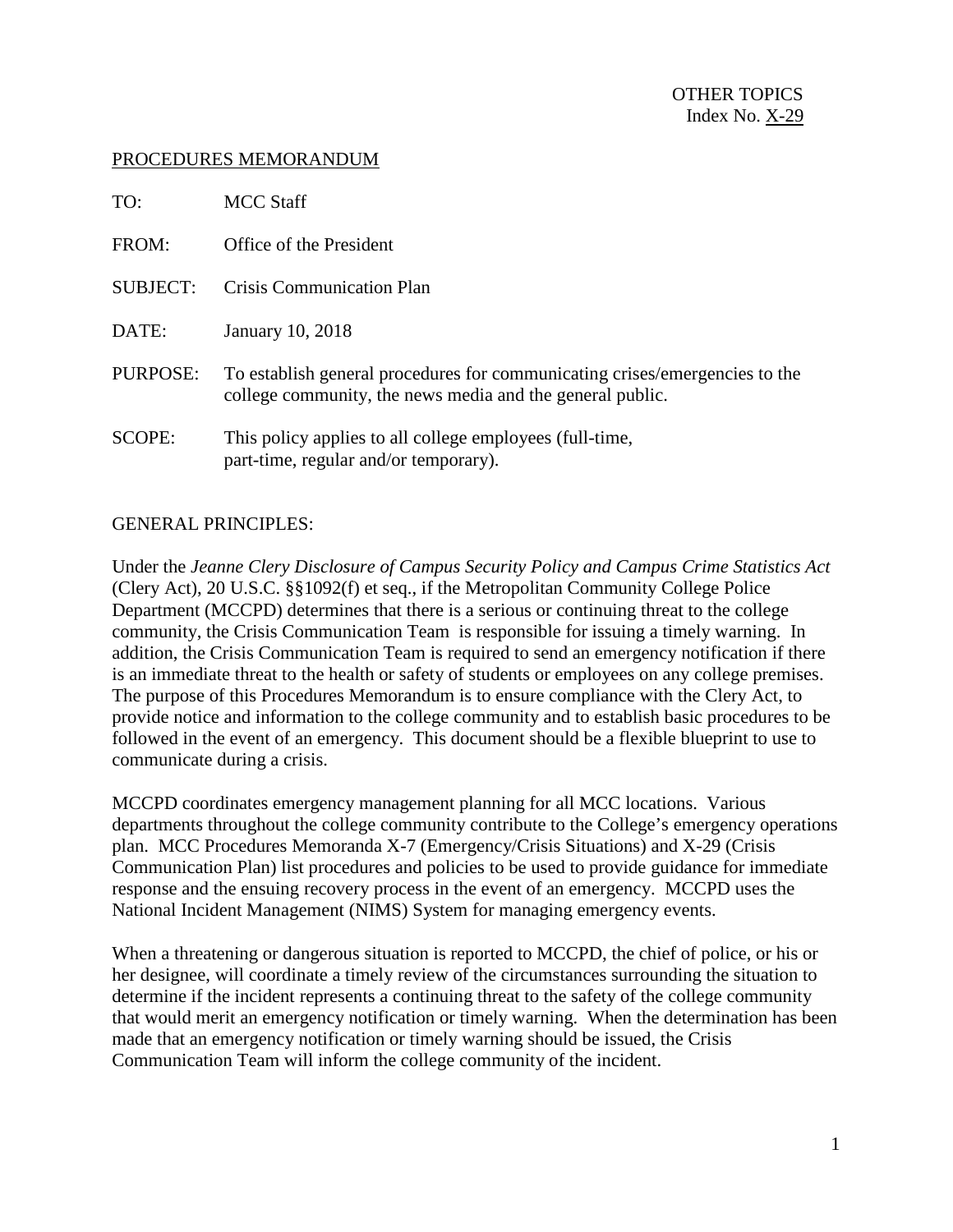*This PM does not change the way emergencies are initially reported. All emergencies should be reported to 911 before taking any other action(s).* The processes for handling various emergencies are covered in PM X-7 and the *Emergency Procedures Handbook*, which can be accessed online under the Faculty and Staff Resource Center on the college website.

## 1. Definitions

A crisis is any situation that threatens the security, safety, integrity or reputation of MCC. Examples include crimes and natural or human-created disasters. Poor or ineffective communication during a crisis endangers the college community, diminishes good will with the public and damages the College's reputation.

Timely warning – A timely warning is an announcement to the college community and beyond, which is triggered when MCCPD determines that a crime for which it must report Clery statistics presents a serious or continuing threat to students and employees. Because the nature of criminal threats often is not limited to a single location, timely warnings must be issued in a manner likely to reach the entire college community.

Emergency notification – An emergency notification is an announcement by the Crisis Communication Team that is released upon confirmation of a significant emergency or dangerous situation involving an immediate threat to the health and safety of the college community and beyond. Notifications are to be issued without delay upon confirmation of the existence of a dangerous situation by MCCPD. Emergency notifications can be differentiated from timely warnings in that they usually involve non-criminal incidents such as weather-related emergencies or other disaster incidents such as chemical spills.

## 2. How to determine if crisis communication is needed

When an MCC employee identifies a possible crisis, he or she first must determine whether or not they should call emergency services (911). If so, then they should call emergency services before doing anything else. The person should then call MCCPD. MCCPD will notify the office of the president, and the president, or his or her designee, will make the decision whether to activate the Crisis Communications Team or not.

# 3. The Crisis Communication Team

The Crisis Communication Team identifies what communication actions should be taken and should create a plan of action to deal with crisis communication needs. The team is comprised of key people who are empowered to quickly make decisions for the College. Since the plan is action oriented, the team is small and will confer with other college personnel as needed. The team generally includes the following:

- A. The president
- B. The vice president for administrative services
- C. The associate vice president for marketing, brand, and communication;
- D. Chief of police;
- E. Others as designated or needed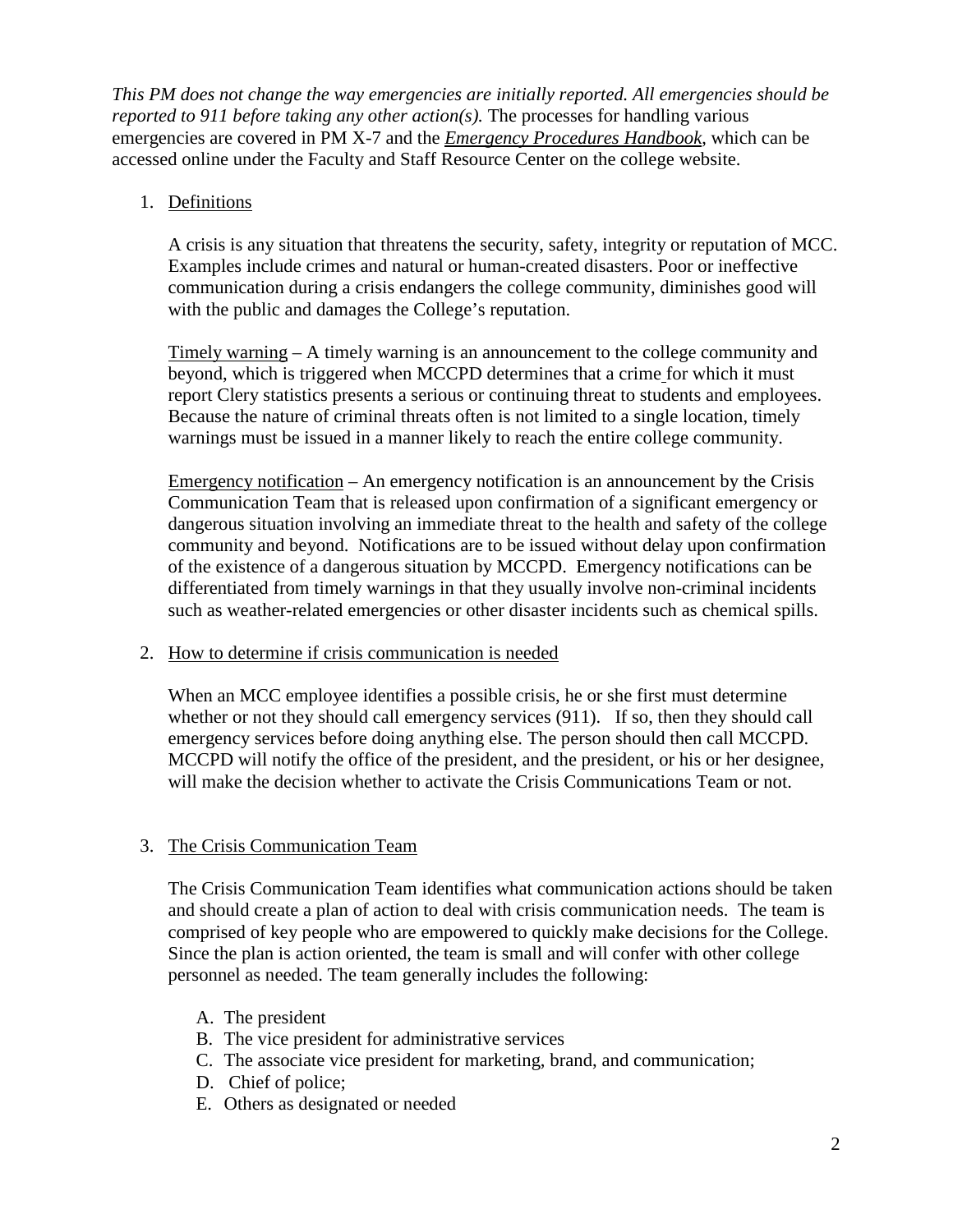In the event the president and vice president for administrative services are both unavailable, the vice president with primary responsibility for the affected area will direct the team and has the authority to call on any college resources as necessary.

#### 4. Timely warnings

Timely warning alerts provide notification to the MCC community in the event that a crime, as defined under the Clery Act guidelines, has been reported to MCCPD or local law enforcement agencies which, in the opinion of the chief of police, poses a serious or continuing threat to the safety and well-being of the MCC community. Such threat can be either on or off college premises.

The Clery Act defines crimes that may warrant the issuance of a timely warning alert as criminal homicide, sex offenses, aggravated assault, robbery, burglary, motor vehicle theft, arson, hate crimes, persons with weapons with intent to use, threats of violent crimes and situations where the suspect is not known.

The Crisis Communication Team will direct the preparation and issuance of a timely warning alert that may be communicated to the MCC community via various methods, which may include text messages, email messages, computer messages, posts to the MCC website, MCCPD web page, news media, social media, written flyers, public address systems, digital signage, Alertus beacon, outdoor sirens or other method(s) as may be deemed appropriate under the circumstances.

If there is a possibility that the crime or other incident may have an effect beyond college premises, the Crisis Communication Team will determine if it is necessary and appropriate to communicate the timely warning alert to the general public. The timely warning alert may be communicated to the general public via various communication methods, which may include text messages, email messages, computer messages, posts to the MCC website, MCCPD web page, news media, social media, written flyers, public address systems, digital signage, Alertus beacon, outdoor sirens or other method(s) as may be deemed appropriate under the circumstances.

The intent of the timely warning alert is to enable members of the campus community and the general public to protect themselves. A timely warning alert should include information that promotes safety and aids in the prevention of similar crimes. The alert may include, but is not limited to:

- A brief statement describing the incident
- The possible connection to other incidents, if applicable
- The physical description of the suspect(s), if available
- The date and time of the incident
- Other relevant information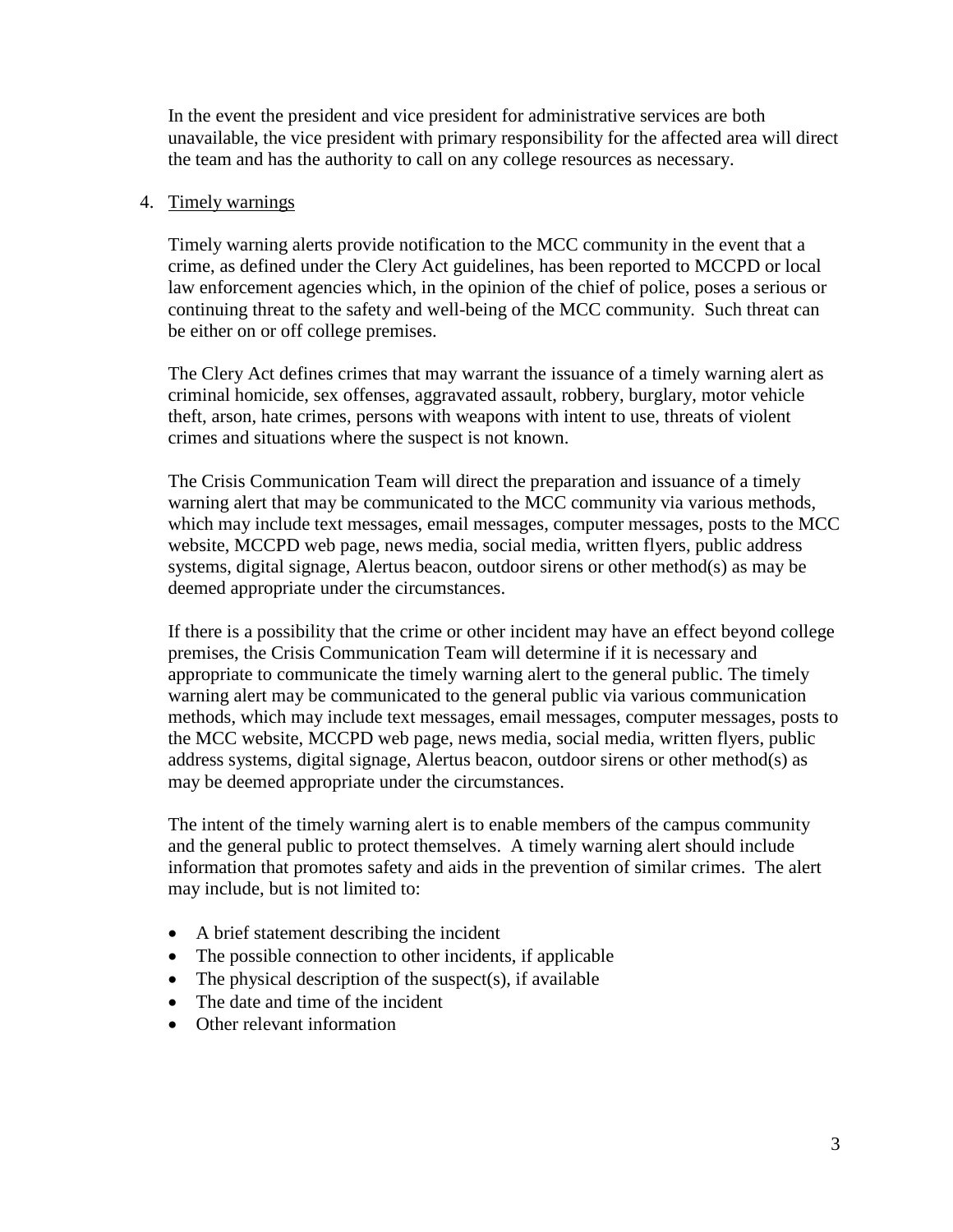The Crisis Communication Team will communicate the appointment of a communications spokesperson and the individual responsible for issuing the Emergency Alert update messages, if necessary.

If local (non-MCC) law enforcement authorities issue a news release or other alert about an off-campus crime that represents a potential threat to the safety of the MCC community, the Crisis Communication Team may issue a timely warning alert if warranted under the circumstances.

MCC will deliver timely warning alerts via text message to those employees and students who are registered with the MCC emergency notification text messaging system. Nonregistered employees and students are encouraged to sign up for this service.

MCCPD will determine when the threat is over.

5. Emergency notifications

In the event of a threatening situation, the Crisis Communication Team will, after taking into account the safety of the college community, issue emergency notifications to any and all parts of the college community that may be affected, unless it has been determined that issuing such an alert would hinder efforts to help victims and/or contain the situation.

The intent of the emergency notification is to enable members of the campus community and the general public to protect themselves. An emergency notification should include information that promotes safety and aids in the prevention of similar crimes. The alert may include, but not be limited to:

- A brief statement describing the incident
- The possible connection to other incidents, if applicable
- The physical description of the suspect(s), if available
- The date and time of the incident
- Other relevant information

Notifications shall be distributed via MCC emergency notification system, which may include text messages, email messages, computer messages, posts to the MCC website, MCCPD web page, news media, social media, written flyers, public address systems, digital signage, Alertus beacon, outdoor sirens or other method(s) as may be deemed appropriate under the circumstances.

MCC will deliver emergency notifications timely warning alerts via text message to those employees and students who are registered with the MCC emergency notification text messaging system. Non-registered employees and students are encouraged to sign up for this service at https://myway.mccneb.edu go to My Services-My Services for Students-Communication-Emergency Alert System.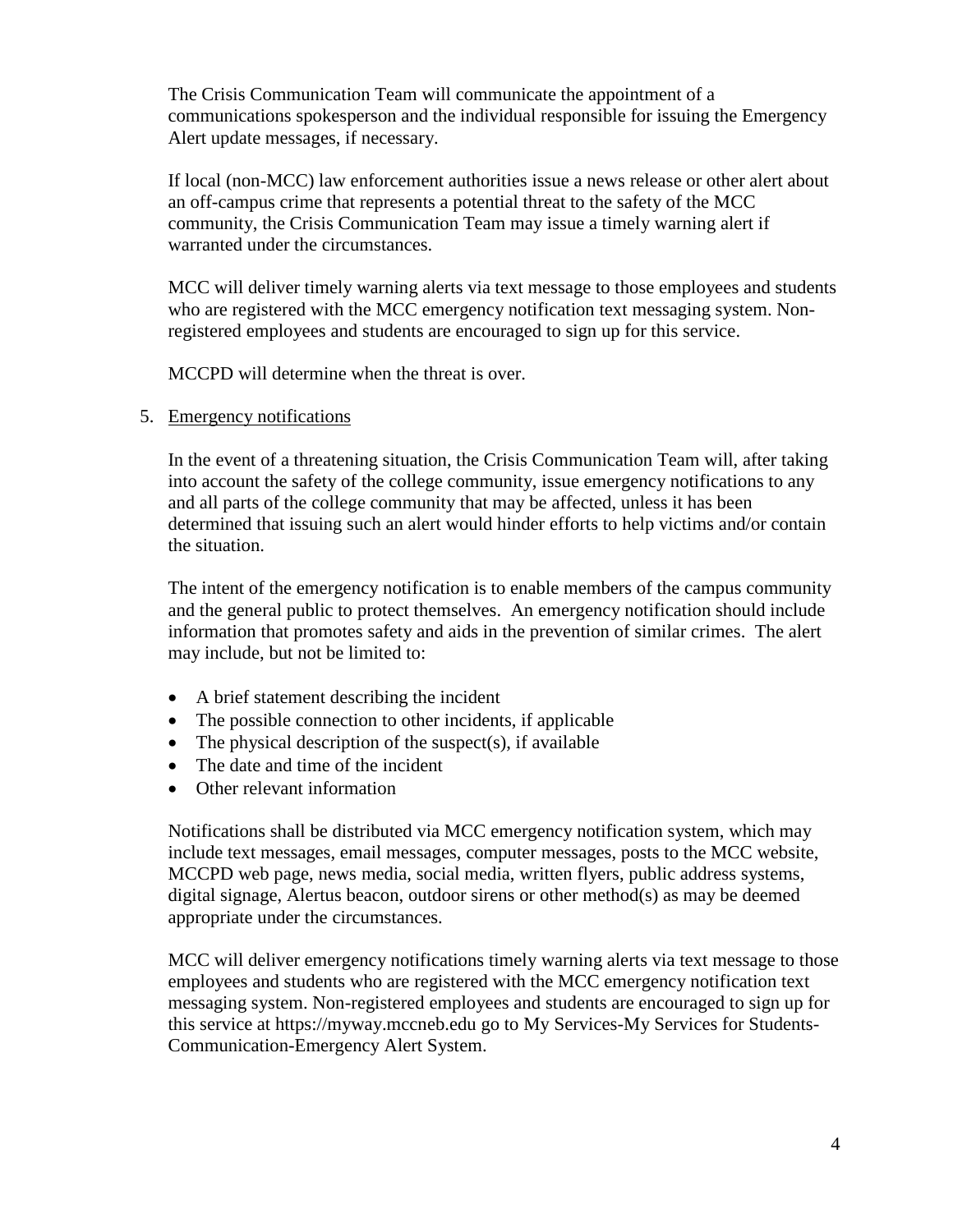Upon the occurrence of a possible emergency, the chief of police, or an on-duty MCCPD supervisor, in consultation with the president and/or vice president for administrative services, will be responsible for determining whether or not the situation poses an immediate threat to the health or safety of the college community. If the determination is made that an immediate threat to the health or safety of the college community does exist, the Crisis Communication Team will determine the content of the warning and mode of communication. In determining whether or not the situation is an emergency, the responsible party shall take into account issues such as the nature of the threat, whether the threat will be on-going and the number of people affected. When deciding the content of the emergency notification, the Crisis Communication Team will determine what and how much information should be released and who is to be notified.

Examples of potential emergency situations include but are not limited to:

- Fire
- Bomb threat
- Civil disturbance
- Chemical spill/hazard
- Act of violence with ongoing threats to campus
- Tornadoes
- 6. Initial response Crisis Communication Team

The Crisis Communication Team should gather information, identify constituencies that need to be informed and identify key information to communicate. The Crisis Communication Team should develop a plan of action that includes some of the following:

- A. Designate a spokesperson Depending on the type of crisis, this could be the president, the vice president for administrative services, the associate vice president for marketing, brand and communication or a different designee who possesses knowledge of the incident. For example, the chief of police may respond best on a crime incident, the president may be best to restore public confidence and the associate vice president for marketing, brand, and communication may handle day-today media questions.
- B. Draft a fact sheet This should be a summary statement that includes all known details to be released to the media. The fact sheet should be balanced between the public's right to know and concerns for student privacy and security.
- C. Identify and notify key constituencies Effective communications stop rumors, restore morale and help maintain continued orderly operation of the College. Key constituencies could be:
	- 1) MCC students and employees
	- 2) Families of MCC students and employees
	- 3) Board of Governors